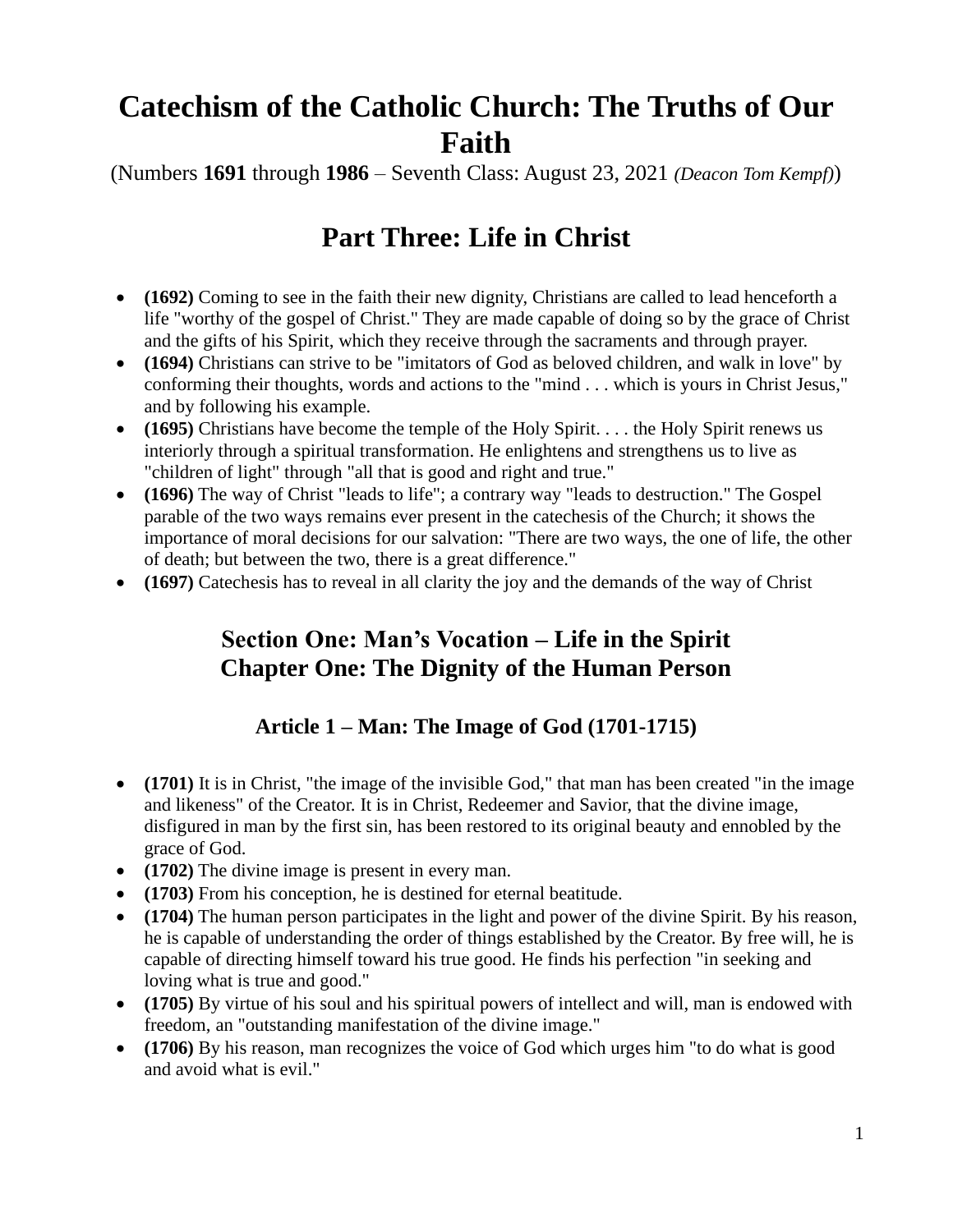• **(1707)** "Man, enticed by the Evil One, abused his freedom at the very beginning of history." He succumbed to temptation and did what was evil. He still desires the good, but his nature bears the wound of original sin. He is now inclined to evil and subject to error:

Man is divided in himself. As a result, the whole life of men, both individual and social, shows itself to be a struggle, and a dramatic one, between good and evil, between light and darkness.

### **Article 2 – Our Vocation to Beatitude (1716-1729)**

- The Beatitudes
	- **1716** The Beatitudes are at the heart of Jesus' preaching. They take up the promises made to the chosen people since Abraham. the Beatitudes fulfill the promises by ordering them no longer merely to the possession of a territory, but to the Kingdom of heaven.
	- **1717** The Beatitudes depict the countenance of Jesus Christ and portray his charity.
- The Desire for Happiness
	- **1718** The Beatitudes respond to the natural desire for happiness. This desire is of divine origin: God has placed it in the human heart in order to draw man to the One who alone can fulfill it.
	- **1719** The Beatitudes reveal the goal of human existence, the ultimate end of human acts.
- Christian Beatitude
	- **1721** God put us in the world to know, to love, and to serve him, and so to come to paradise. Beatitude makes us "partakers of the divine nature" and of eternal life. With beatitude, man enters into the glory of Christ and into the joy of the Trinitarian life.
	- **1723** The beatitude we are promised confronts us with decisive moral choices. It invites us to purify our hearts of bad instincts and to seek the love of God above all else. It teaches us that true happiness is not found in riches or well-being, in human fame or power, or in any human achievement - however beneficial it may be - such as science, technology, and art, or indeed in any creature, but in God alone, the source of every good and of all love.
	- **1724** The Decalogue, the Sermon on the Mount, and the apostolic catechesis describe for us the paths that lead to the Kingdom of heaven.

#### **Article 3 – Man's Freedom (1730-1748)**

- **1730** God created man a rational being, conferring on him the dignity of a person who can initiate and control his own actions. "God willed that man should be 'left in the hand of his own counsel,' so that he might of his own accord seek his Creator and freely attain his full and blessed perfection by cleaving to him."
- Freedom and Responsibility
	- **1731** Freedom is the power, rooted in reason and will, to act or not to act, to do this or that, and so to perform deliberate actions on one's own responsibility. By free will one shapes one's own life. Human freedom is a force for growth and maturity in truth and goodness; it attains its perfection when directed toward God, our beatitude.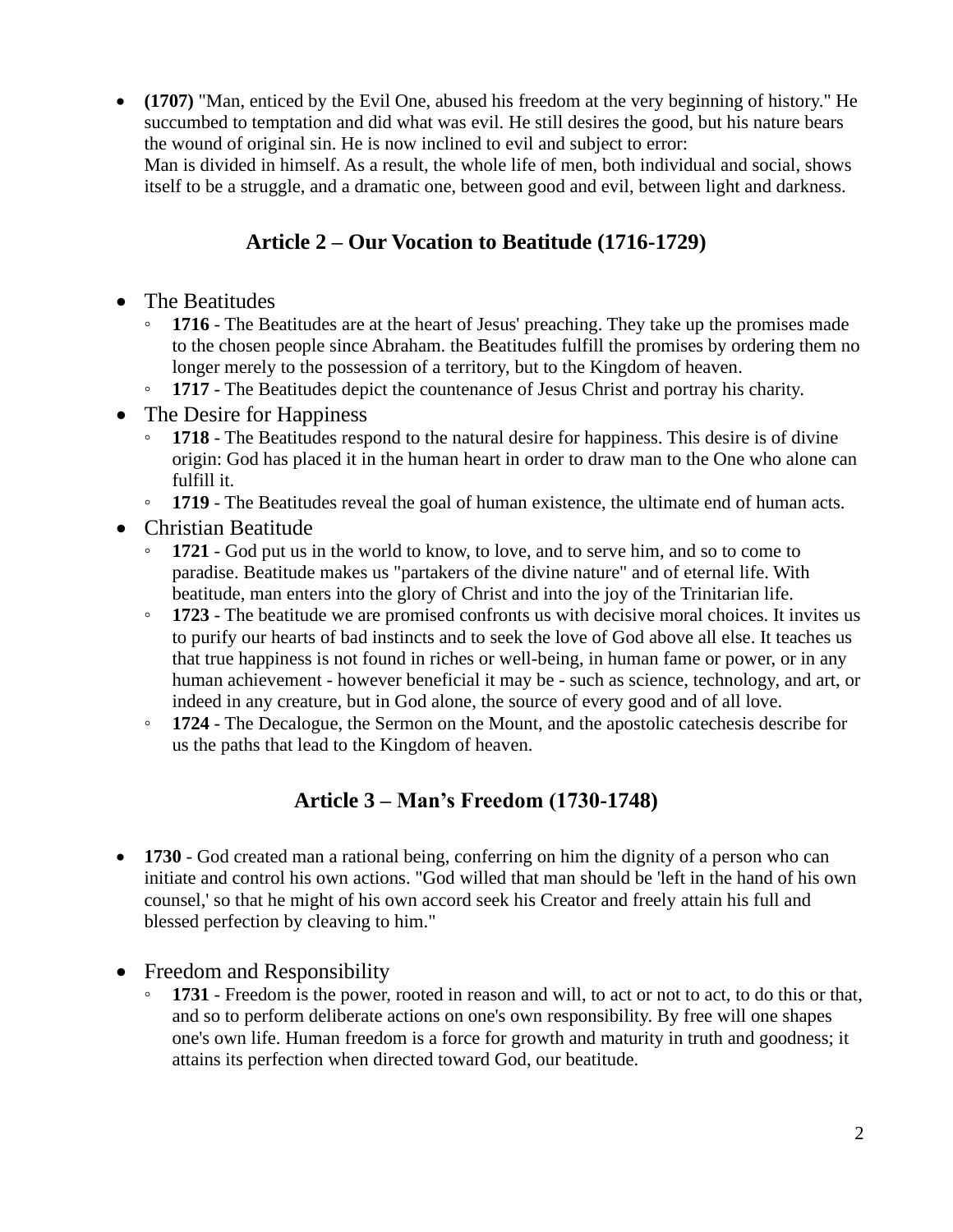- **1733** The more one does what is good, the freer one becomes. There is no true freedom except in the service of what is good and just. the choice to disobey and do evil is an abuse of freedom and leads to "the slavery of sin."
- **1738** Every human person, created in the image of God, has the natural right to be recognized as a free and responsible being. All owe to each other this duty of respect. the right to the exercise of freedom, especially in moral and religious matters, is an inalienable requirement of the dignity of the human person. This right must be recognized and protected by civil authority within the limits of the common good and public order.
- Human Freedom in the Economy of Salvation
	- **1739** Freedom and sin. Man's freedom is limited and fallible. In fact, man failed. He freely sinned. By refusing God's plan of love, he deceived himself and became a slave to sin. This first alienation engendered a multitude of others. From its outset, human history attests the wretchedness and oppression born of the human heart in consequence of the abuse of freedom.
	- **1740** Threats to freedom. The exercise of freedom does not imply a right to say or do everything.
	- **1741** Liberation and salvation. By his glorious Cross Christ has won salvation for all men. He redeemed them from the sin that held them in bondage. "For freedom Christ has set us free." "Where the Spirit of the Lord is, there is freedom."
	- **1742** The more docile we are to the promptings of grace, the more we grow in inner freedom and confidence during trials, such as those we face in the pressures and constraints of the outer world.

#### **Article 4 – The Morality of Human Acts (1749-1761)**

- **1749** Freedom makes man a moral subject. When he acts deliberately, man is, so to speak, the father of his acts. Human acts, that is, acts that are freely chosen in consequence of a judgment of conscience, can be morally evaluated. They are either good or evil.
- The Sources of Morality
	- **1750** The object, the intention, and the circumstances make up the "sources," or constitutive elements, of the morality of human acts.
	- **1751**  The object chosen is a good toward which the will deliberately directs itself.
	- **1752** In contrast to the object, the intention resides in the acting subject. . . . For example, a service done with the end of helping one's neighbor can at the same time be inspired by the love of God as the ultimate end of all our actions. One and the same action can also be inspired by several intentions, such as performing a service in order to obtain a favor or to boast about it.
	- **1753** A good intention (for example, that of helping one's neighbor) does not make behavior that is intrinsically disordered, such as lying and calumny, good or just. the end does not justify the means.
	- **1754** The circumstances, including the consequences, are secondary elements of a moral act. They contribute to increasing or diminishing the moral goodness or evil of human acts (for example, the amount of a theft). They can also diminish or increase the agent's responsibility (such as acting out of a fear of death). Circumstances of themselves cannot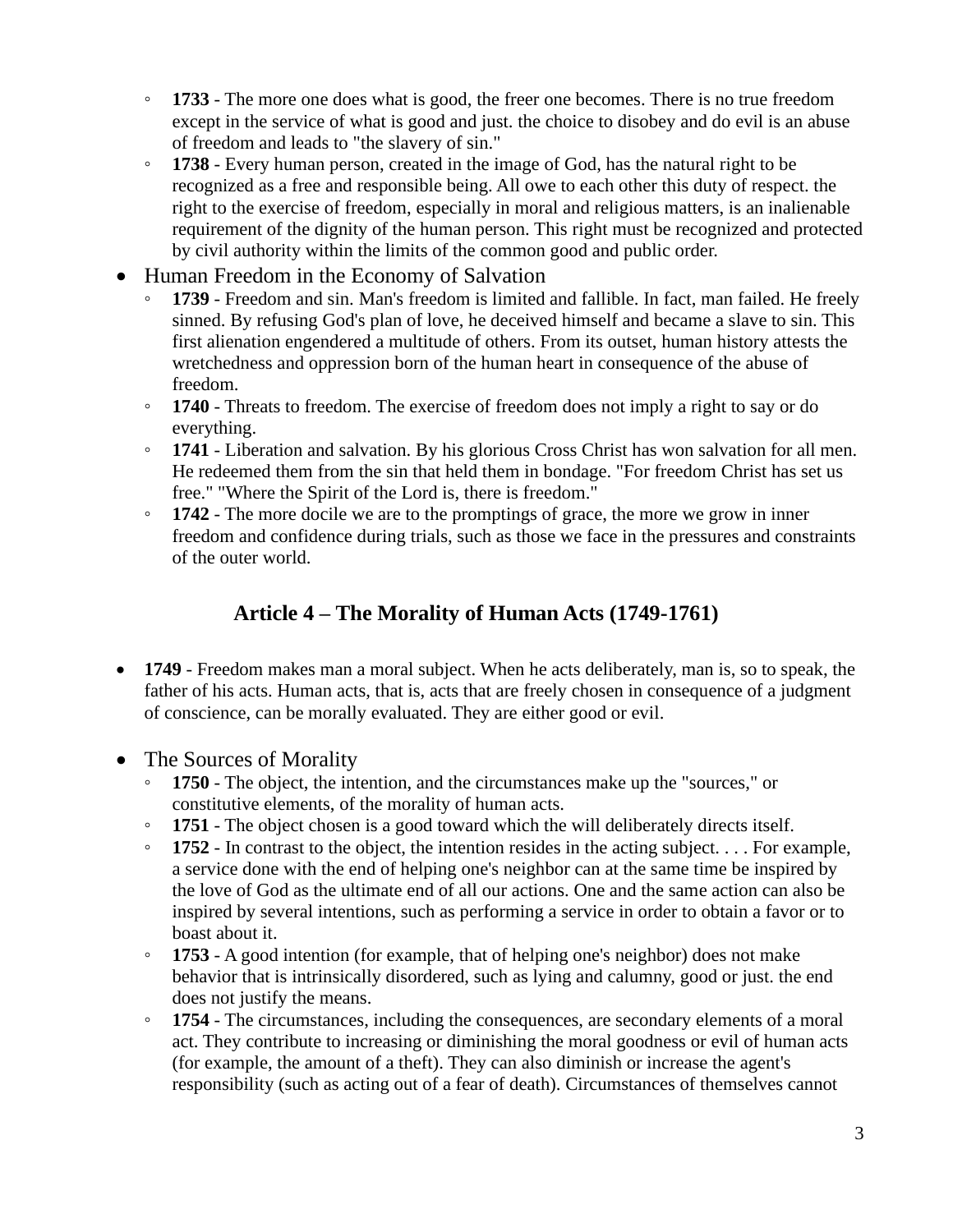change the moral quality of acts themselves; they can make neither good nor right an action that is in itself evil.

- Good Acts and Evil Acts
	- **1756** One may not do evil so that good may result from it.

## **Article 5 – The Morality of the Passions (1762-1775)**

#### • Passions

- **1763** The term "passions" belongs to the Christian patrimony. Feelings or passions are emotions or movements of the sensitive appetite that incline us to act or not to act in regard to something felt or imagined to be good or evil.
- **1766** "To love is to will the good of another." All other affections have their source in this first movement of the human heart toward the good.
- Passions and Moral Life
	- **1767** It belongs to the perfection of the moral or human good that the passions be governed by reason.
	- **1768** Passions are morally good when they contribute to a good action, evil in the opposite case. the upright will orders the movements of the senses it appropriates to the good and to beatitude; an evil will succumbs to disordered passions and exacerbates them. Emotions and feelings can be taken up into the virtues or perverted by the vices.
	- **1769** In Christ human feelings are able to reach their consummation in charity and divine beatitude.

## **Article 6 – Moral Conscience (1776-1802)**

- **1776** "Deep within his conscience man discovers a law which he has not laid upon himself but which he must obey. Its voice, ever calling him to love and to do what is good and to avoid evil, sounds in his heart at the right moment. . . . For man has in his heart a law inscribed by God.... His conscience is man's most secret core and his sanctuary. There he is alone with God whose voice echoes in his depths."
- The Judgment of Conscience
	- **1777** Moral conscience, present at the heart of the person, enjoins him at the appropriate moment to do good and to avoid evil. It also judges particular choices, approving those that are good and denouncing those that are evil. It bears witness to the authority of truth in reference to the supreme Good to which the human person is drawn, and it welcomes the commandments. When he listens to his conscience, the prudent man can hear God speaking.
	- **1779** t is important for every person to be sufficiently present to himself in order to hear and follow the voice of his conscience. This requirement of interiority is all the more necessary as life often distracts us from any reflection, self-examination or introspection.
	- **1780** The dignity of the human person implies and requires uprightness of moral conscience.
	- **1781** Conscience enables one to assume responsibility for the acts performed.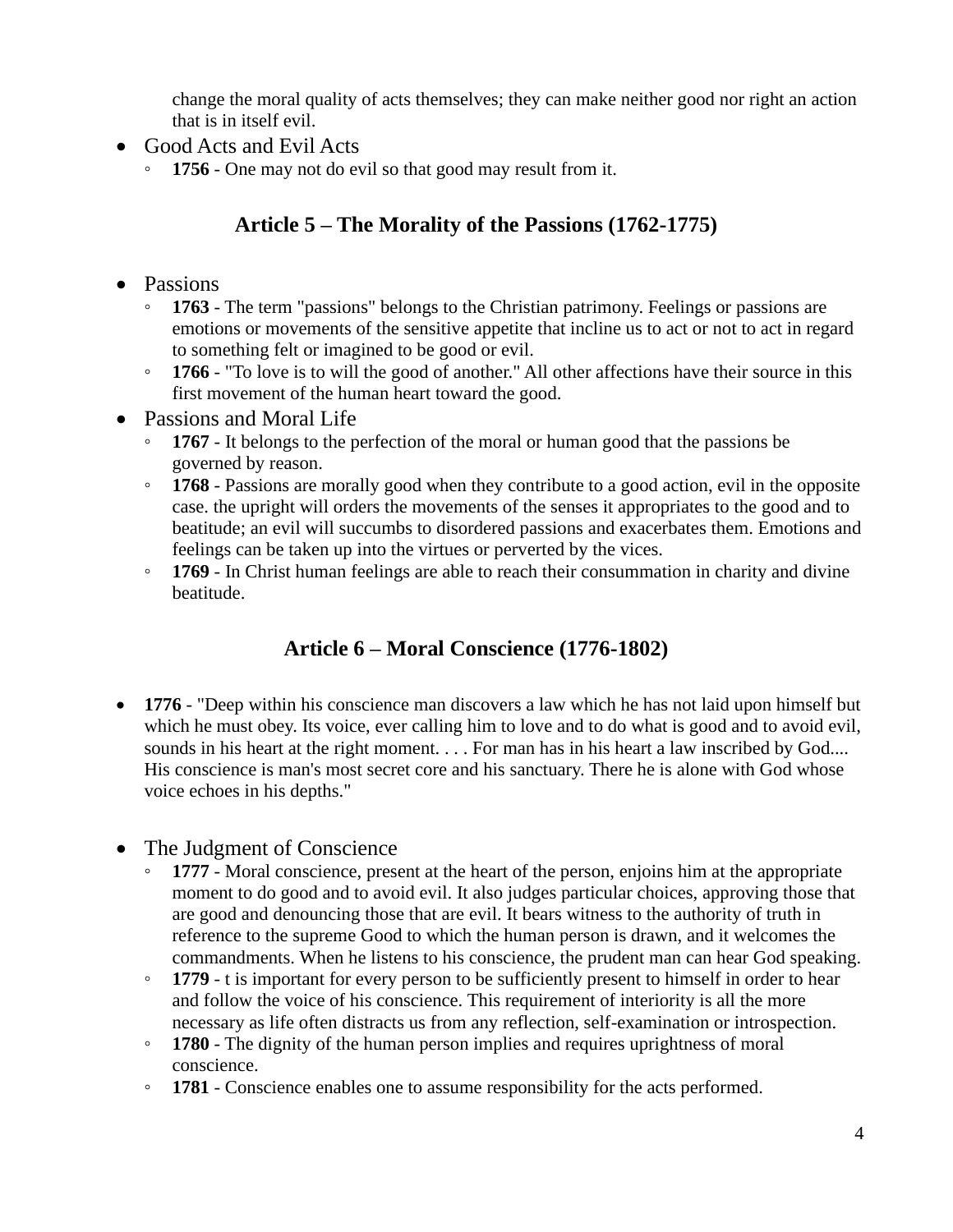- **1782** Man has the right to act in conscience and in freedom so as personally to make moral decisions. "He must not be forced to act contrary to his conscience. Nor must he be prevented from acting according to his conscience, especially in religious matters."
- The Formation of Conscience
	- **1783** Conscience must be informed and moral judgment enlightened. A well-formed conscience is upright and truthful. It formulates its judgments according to reason, in conformity with the true good willed by the wisdom of the Creator. the education of conscience is indispensable for human beings who are subjected to negative influences and tempted by sin to prefer their own judgment and to reject authoritative teachings.
	- **1784** The education of the conscience is a lifelong task. . . . The education of the conscience guarantees freedom and engenders peace of heart.
	- **1785** In the formation of conscience the Word of God is the light for our path, we must assimilate it in faith and prayer and put it into practice. We must also examine our conscience before the Lord's Cross. We are assisted by the gifts of the Holy Spirit, aided by the witness or advice of others and guided by the authoritative teaching of the Church.
- To Choose in Accord With Conscience
	- **1787** Man is sometimes confronted by situations that make moral judgments less assured and decision difficult. But he must always seriously seek what is right and good and discern the will of God expressed in divine law.
	- **1789** One may never do evil so that good may result from it.
- Erroneous Judgment
	- **1790 -** It can happen that moral conscience remains in ignorance and makes erroneous judgments about acts to be performed or already committed.
	- **1791** This ignorance can often be imputed to personal responsibility. This is the case when a man "takes little trouble to find out what is true and good, or when conscience is by degrees almost blinded through the habit of committing  $sin$ ." $\frac{59}{2}$  $\frac{59}{2}$  $\frac{59}{2}$  In such cases, the person is culpable for the evil he commits.
	- **1794** A good and pure conscience is enlightened by true faith, for charity proceeds at the same time "from a pure heart and a good conscience and sincere faith." The more a correct conscience prevails, the more do persons and groups turn aside from blind choice and try to be guided by objective standards of moral conduct.

## **Article 7 – The Virtues (1803-1845)**

- **1803** A virtue is an habitual and firm disposition to do the good. It allows the person not only to perform good acts, but to give the best of himself. The virtuous person tends toward the good with all his sensory and spiritual powers; he pursues the good and chooses it in concrete actions. The goal of a virtuous life is to become like God.
- The Human Virtues
	- **1804** Human virtues are firm attitudes, stable dispositions, habitual perfections of intellect and will that govern our actions, order our passions, and guide our conduct according to reason and faith. They make possible ease, self-mastery, and joy in leading a morally good life. the virtuous man is he who freely practices the good. The moral virtues are acquired by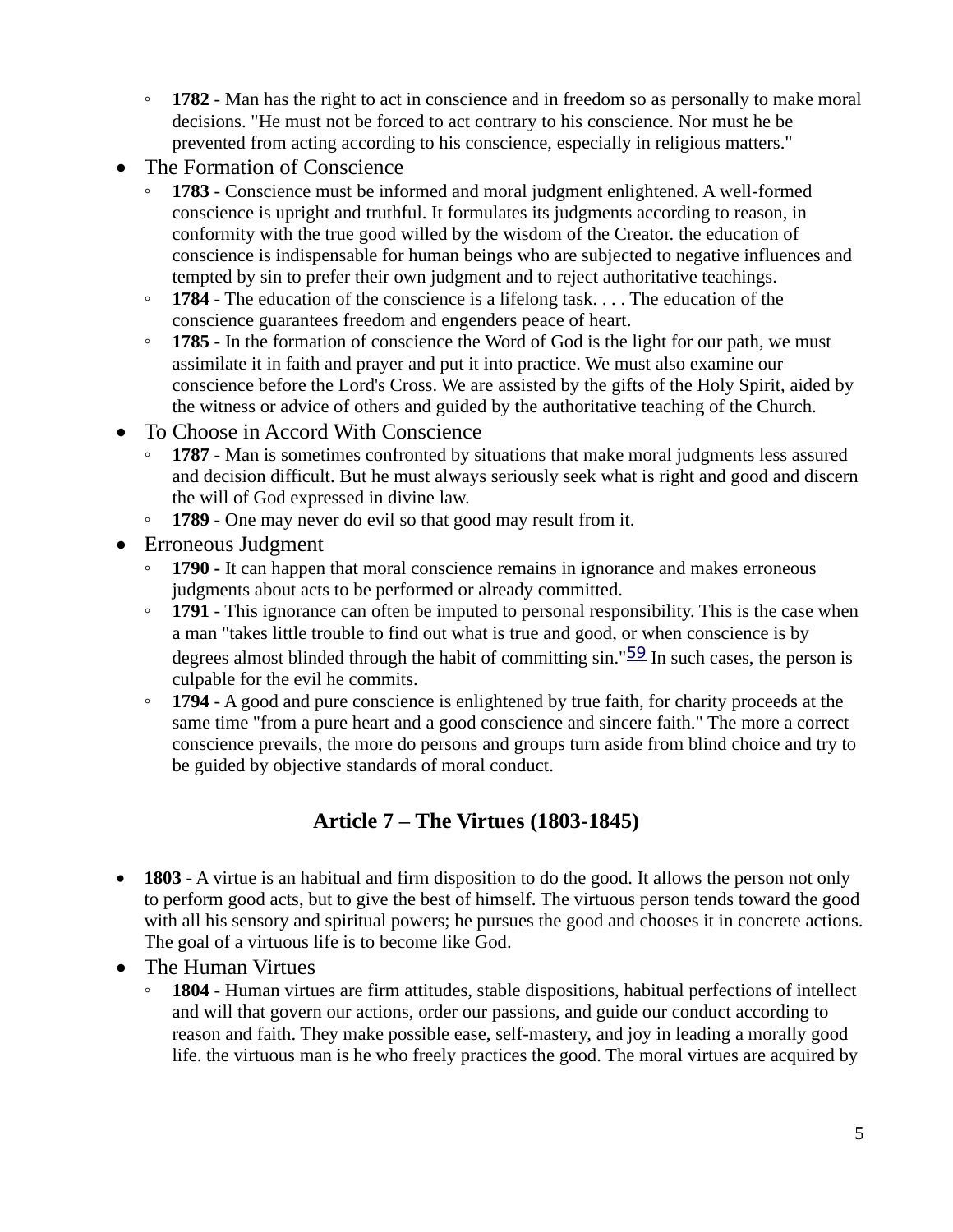human effort. They are the fruit and seed of morally good acts; they dispose all the powers of the human being for communion with divine love.

- **1805** Four virtues play a pivotal role and accordingly are called "cardinal"; all the others are grouped around them. They are: prudence, justice, fortitude, and temperance. "If anyone loves righteousness, [Wisdom's] labors are virtues; for she teaches temperance and prudence, justice, and courage."
- **1806** Prudence is the virtue that disposes practical reason to discern our true good in every circumstance and to choose the right means of achieving it; "the prudent man looks where he is going."
- **1807** Justice is the moral virtue that consists in the constant and firm will to give their due to God and neighbor. Justice toward God is called the "virtue of religion." Justice toward men disposes one to respect the rights of each and to establish in human relationships the harmony that promotes equity with regard to persons and to the common good.
- **1808** Fortitude is the moral virtue that ensures firmness in difficulties and constancy in the pursuit of the good. It strengthens the resolve to resist temptations and to overcome obstacles in the moral life.
- **1809** Temperance is the moral virtue that moderates the attraction of pleasures and provides balance in the use of created goods. It ensures the will's mastery over instincts and keeps desires within the limits of what is honorable.
- The Theological Virtues
	- **1812** The theological virtues relate directly to God. They dispose Christians to live in a relationship with the Holy Trinity.
	- **1813** The theological virtues are the foundation of Christian moral activity; They are infused by God into the souls of the faithful to make them capable of acting as his children and of meriting eternal life.
	- **1814** Faith is the theological virtue by which we believe in God and believe all that he has said and revealed to us, and that Holy Church proposes for our belief, because he is truth itself. By faith "man freely commits his entire self to God." $\frac{78}{2}$  $\frac{78}{2}$  $\frac{78}{2}$  For this reason the believer seeks to know and do God's will.
	- **1816** The disciple of Christ must not only keep the faith and live on it, but also profess it, confidently bear witness to it, and spread it. . . . Service of and witness to the faith are necessary for salvation.
	- **1817** Hope is the theological virtue by which we desire the kingdom of heaven and eternal life as our happiness, placing our trust in Christ's promises and relying not on our own strength, but on the help of the grace of the Holy Spirit.
	- **1821** We can therefore hope in the glory of heaven promised by God to those who love him and do his will. In every circumstance, each one of us should hope, with the grace of God, to persevere "to the end" and to obtain the joy of heaven, as God's eternal reward for the good works accomplished with the grace of Christ. In hope, the Church prays for "all men to be saved."
	- **1822** Charity is the theological virtue by which we love God above all things for his own sake, and our neighbor as ourselves for the love of God.
	- **1823** By loving one another, the disciples imitate the love of Jesus which they themselves receive.
	- **1826** Charity is superior to all the virtues. It is the first of the theological virtues: "So faith, hope, charity abide, these three. But the greatest of these is charity."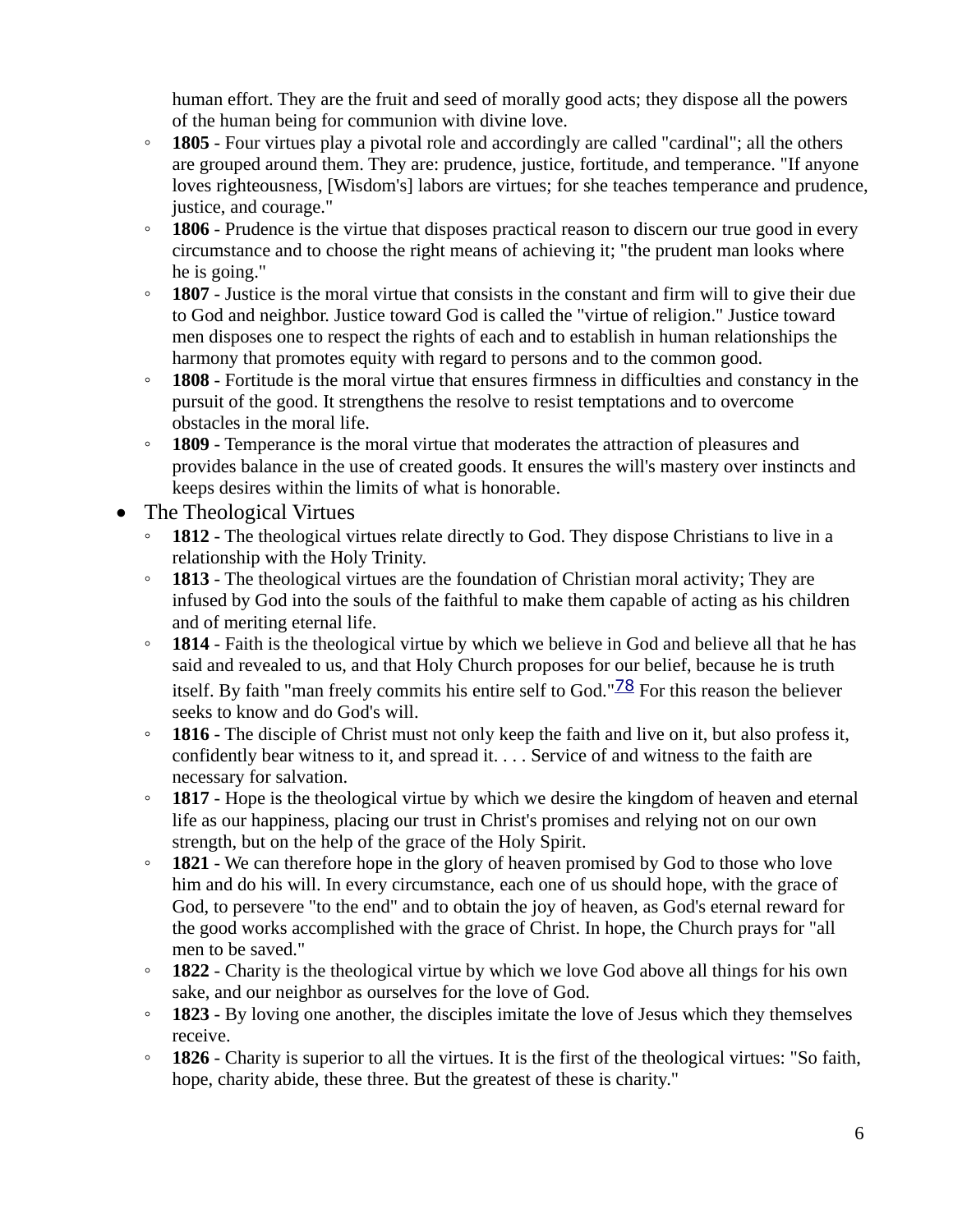- **1829** The fruits of charity are joy, peace, and mercy; charity demands beneficence and fraternal correction.
- The Gifts and Fruits of the Holy Spirit
	- **1830** The moral life of Christians is sustained by the gifts of the Holy Spirit. These are permanent dispositions which make man docile in following the promptings of the Holy Spirit.
	- **1831** The seven gifts of the Holy Spirit are wisdom, understanding, counsel, fortitude, knowledge, piety, and fear of the Lord. They belong in their fullness to Christ, Son of David. They complete and perfect the virtues of those who receive them. They make the faithful docile in readily obeying divine inspirations.
	- **1832** The fruits of the Spirit are perfections that the Holy Spirit forms in us as the first fruits of eternal glory. the tradition of the Church lists twelve of them: "charity, joy, peace, patience, kindness, goodness, generosity, gentleness, faithfulness, modesty, self-control, chastity."

### **Article 8 – Sin (1846-1876)**

- Mercy and Sin
	- **1846** The Gospel is the revelation in Jesus Christ of God's mercy to sinners
	- **1847** God created us without us: but he did not will to save us without us."[116](https://www.vatican.va/archive/ENG0015/__P69.HTM#$217) To receive his mercy, we must admit our faults. "If we say we have no sin, we deceive ourselves, and the truth is not in us. If we confess our sins, he is faithful and just, and will forgive our sins and cleanse us from all unrighteousness."
- The Definition of Sin
	- **1849** Sin is an offense against reason, truth, and right conscience; it is failure in genuine love for God and neighbor caused by a perverse attachment to certain goods. It wounds the nature of man and injures human solidarity. It has been defined as "an utterance, a deed, or a desire contrary to the eternal law."
	- **1850** Sin is an offense against God . . . Sin is thus "love of oneself even to contempt of God." In this proud self-exaltation, sin is diametrically opposed to the obedience of Jesus, which achieves our salvation.
- The Different Kinds of Sin
	- **1852** There are a great many kinds of sins. Scripture provides several lists of them. the Letter to the Galatians contrasts the works of the flesh with the fruit of the Spirit: "Now the works of the flesh are plain: fornication, impurity, licentiousness, idolatry, sorcery, enmity, strife, jealousy, anger, selfishness, dissension, factions, envy, drunkenness, carousing, and the like. I warn you, as I warned you before, that those who do such things shall not inherit the Kingdom of God."
- The Gravity of Sin: Mortal and Venial Sin
	- **1854** Sins are rightly evaluated according to their gravity. The distinction between mortal and venial sin, already evident in Scripture, became part of the tradition of the Church. It is corroborated by human experience.
	- **1855** Mortal sin destroys charity in the heart of man by a grave violation of God's law; it turns man away from God, who is his ultimate end and his beatitude, by preferring an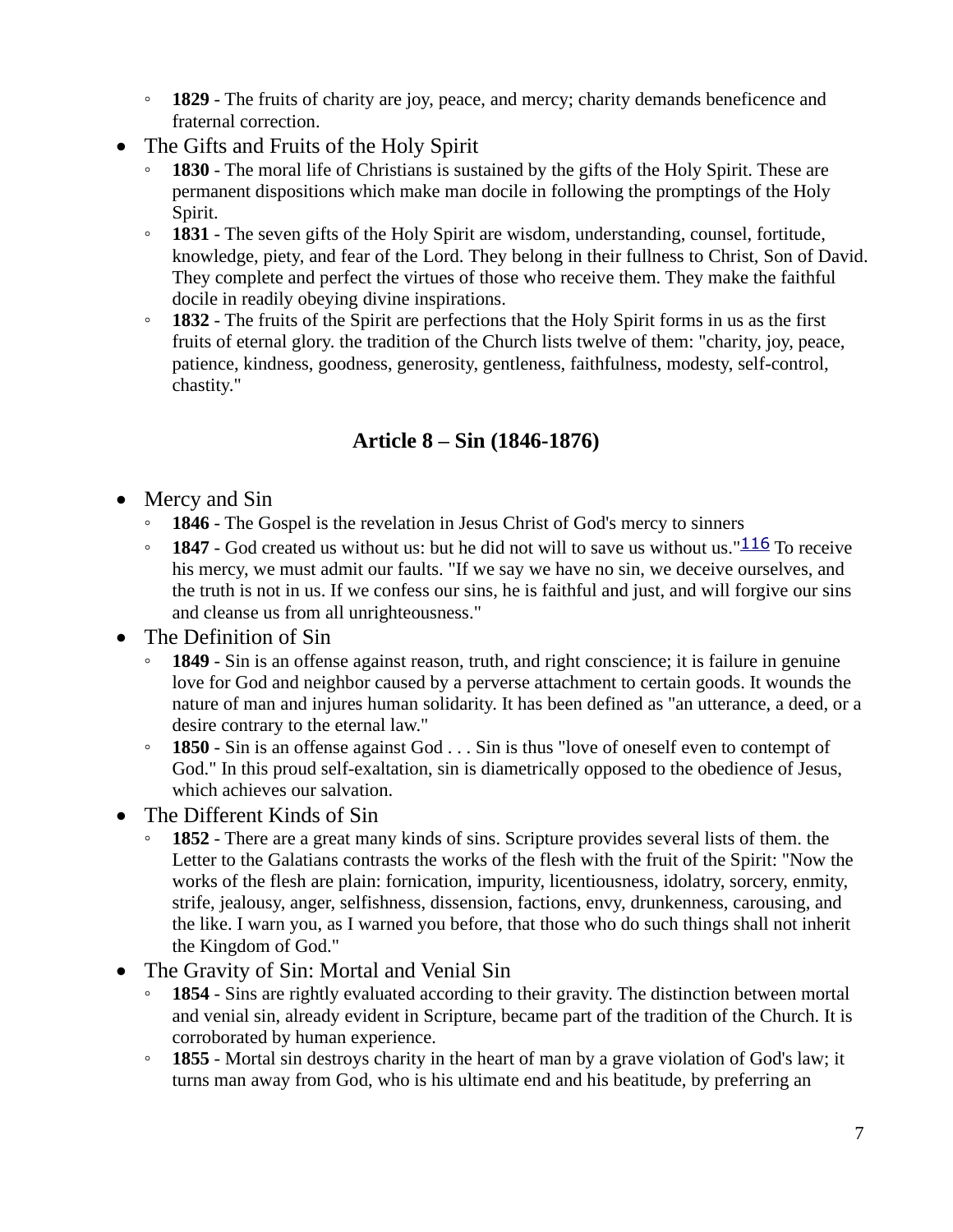inferior good to him. Venial sin allows charity to subsist, even though it offends and wounds it.

- **1857** For a sin to be mortal, three conditions must together be met: "Mortal sin is sin whose object is grave matter and which is also committed with full knowledge and deliberate consent."
- **1858** Grave matter is specified by the Ten Commandments.
- **1859** Mortal sin requires full knowledge and complete consent. It presupposes knowledge of the sinful character of the act, of its opposition to God's law. It also implies a consent sufficiently deliberate to be a personal choice. Feigned ignorance and hardness of heart do not diminish, but rather increase, the voluntary character of a sin.
- **1860** Unintentional ignorance can diminish or even remove the imputability of a grave offense. But no one is deemed to be ignorant of the principles of the moral law, which are written in the conscience of every man.
- **1861** Mortal sin is a radical possibility of human freedom, as is love itself. It results in the loss of charity and the privation of sanctifying grace, that is, of the state of grace. If it is not redeemed by repentance and God's forgiveness, it causes exclusion from Christ's kingdom and the eternal death of hell, for our freedom has the power to make choices for ever, with no turning back. However, although we can judge that an act is in itself a grave offense, we must entrust judgment of persons to the justice and mercy of God.
- **1863** Venial sin weakens charity; it manifests a disordered affection for created goods; it impedes the soul's progress in the exercise of the virtues and the practice of the moral good; it merits temporal punishment. . . . "Venial sin does not deprive the sinner of sanctifying grace, friendship with God, charity, and consequently eternal happiness."
- **1864** "Whoever blasphemes against the Holy Spirit never has forgiveness, but is guilty of an eternal sin." There are no limits to the mercy of God, but anyone who deliberately refuses to accept his mercy by repenting, rejects the forgiveness of his sins and the salvation offered by the Holy Spirit. Such hardness of heart can lead to final impenitence and eternal loss.
- The Proliferation of Sin
	- **1865** Sin creates a proclivity to sin; it engenders vice by repetition of the same acts. This results in perverse inclinations which cloud conscience and corrupt the concrete judgment of good and evil. Thus sin tends to reproduce itself and reinforce itself, but it cannot destroy the moral sense at its root.
	- **1866** Vices can be classified according to the virtues they oppose, or also be linked to the capital sins which Christian experience has distinguished. They are called "capital" because they engender other sins, other vices. They are pride, avarice, envy, wrath, lust, gluttony, and sloth or acedia.
	- **1867** The catechetical tradition also recalls that there are "sins that cry to heaven": the blood of Abel, the sin of the Sodomites, the cry of the people oppressed in Egypt, the cry of the foreigner, the widow, and the orphan, injustice to the wage earner.
	- **1868** Sin is a personal act. Moreover, we have a responsibility for the sins committed by others when we cooperate in them:
		- by participating directly and voluntarily in them;
		- by ordering, advising, praising, or approving them;
		- by not disclosing or not hindering them when we have an obligation to do so;
		- by protecting evil-doers.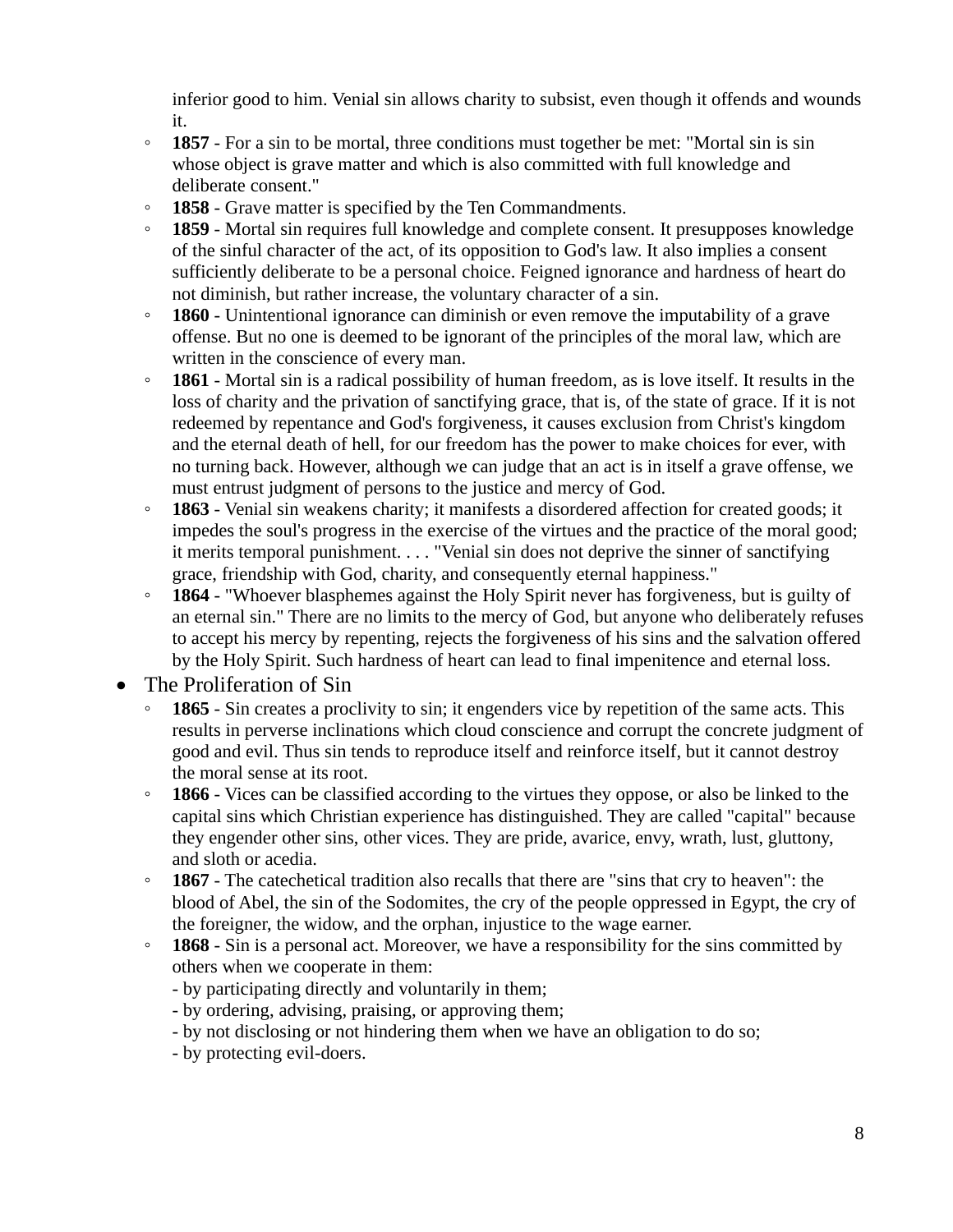## **Chapter Two: The Human Community**

• **1877** - The vocation of humanity is to show forth the image of God and to be transformed into the image of the Father's only Son. This vocation takes a personal form since each of us is called to enter into the divine beatitude; it also concerns the human community as a whole.

#### **Article 1 – The Person and Society (1878-1896)**

- The Communal Character of the Human Vocation
	- **1878** All men are called to the same end: God himself. There is a certain resemblance between the union of the divine persons and the fraternity that men are to establish among themselves in truth and love. $\frac{1}{2}$  $\frac{1}{2}$  $\frac{1}{2}$  Love of neighbor is inseparable from love for God.
	- **1879** The human person needs to live in society. Society is not for him an extraneous addition but a requirement of his nature.
	- **1880** A society is a group of persons bound together organically by a principle of unity that goes beyond each one of them.
	- **1881** Each community is defined by its purpose and consequently obeys specific rules; but "the human person . . . is and ought to be the principle, the subject and the end of all social institutions."
	- **1883** Socialization also presents dangers. Excessive intervention by the state can threaten personal freedom and initiative. the teaching of the Church has elaborated the principle of subsidiarity, according to which "a community of a higher order should not interfere in the internal life of a community of a lower order, depriving the latter of its functions, but rather should support it in case of need and help to co-ordinate its activity with the activities of the rest of society, always with a view to the common good."
	- **1884** The way God acts in governing the world, which bears witness to such great regard for human freedom, should inspire the wisdom of those who govern human communities. They should behave as ministers of divine providence.
	- **1885** The principle of subsidiarity is opposed to all forms of collectivism. It sets limits for state intervention. It aims at harmonizing the relationships between individuals and societies. It tends toward the establishment of true international order.
- Conversion and Society
	- **1886** Society is essential to the fulfillment of the human vocation. To attain this aim, respect must be accorded to the just hierarchy of values, which "subordinates physical and instinctual dimensions to interior and spiritual ones."
	- **1887** The inversion of means and ends, which results in giving the value of ultimate end to what is only a means for attaining it, or in viewing persons as mere means to that end, engenders unjust structures which "make Christian conduct in keeping with the commandments of the divine Law-giver difficult and almost impossible."
	- **1888** It is necessary, then, to appeal to the spiritual and moral capacities of the human person and to the permanent need for his inner conversion, so as to obtain social changes that will really serve him.
	- **1889** Without the help of grace, men would not know how "to discern the often narrow path between the cowardice which gives in to evil, and the violence which under the illusion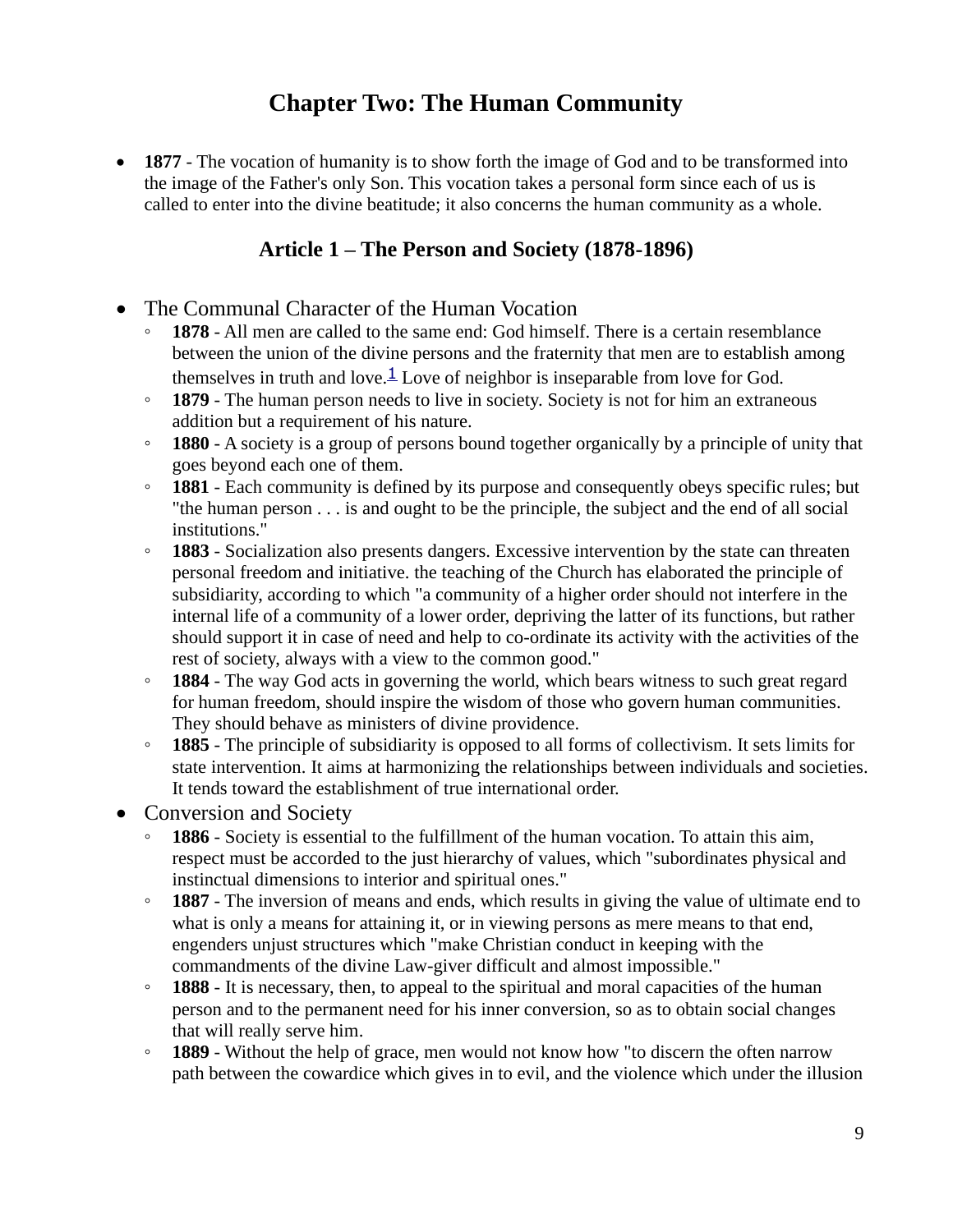of fighting evil only makes it worse." This is the path of charity, that is, of the love of God and of neighbor. Charity is the greatest social commandment. It respects others and their rights. It requires the practice of justice, and it alone makes us capable of it. Charity inspires a life of self-giving: "Whoever seeks to gain his life will lose it, but whoever loses his life will preserve it."

## **Article 2 – Participation in Social Life (1897-1927)**

- Authority
	- **1897** "Human society can be neither well-ordered nor prosperous unless it has some people invested with legitimate authority to preserve its institutions and to devote themselves as far as is necessary to work and care for the good of all." By "authority" one means the quality by virtue of which persons or institutions make laws and give orders to men and expect obedience from them.
	- **1900** The duty of obedience requires all to give due honor to authority and to treat those who are charged to exercise it with respect, and, insofar as it is deserved, with gratitude and good-will.
	- **1901** The diversity of political regimes is morally acceptable, provided they serve the legitimate good of the communities that adopt them. Regimes whose nature is contrary to the natural law, to the public order, and to the fundamental rights of persons cannot achieve the common good of the nations on which they have been imposed.
	- **1903** Authority is exercised legitimately only when it seeks the common good of the group concerned and if it employs morally licit means to attain it. If rulers were to enact unjust laws or take measures contrary to the moral order, such arrangements would not be binding in conscience. In such a case, "authority breaks down completely and results in shameful abuse."
	- **1904** "It is preferable that each power be balanced by other powers and by other spheres of responsibility which keep it within proper bounds. This is the principle of the 'rule of law,' in which the law is sovereign and not the arbitrary will of men."
- The Common Good
	- **1906** By common good is to be understood "the sum total of social conditions which allow people, either as groups or as individuals, to reach their fulfillment more fully and more easily." The common good concerns the life of all. It calls for prudence from each, and even more from those who exercise the office of authority. It consists of three essential elements.
	- **1907** First, the common good presupposes respect for the person as such. In the name of the common good, public authorities are bound to respect the fundamental and inalienable rights of the human person.
	- **1908** Second, the common good requires the social well-being and development of the group itself. Development is the epitome of all social duties. Certainly, it is the proper function of authority to arbitrate, in the name of the common good, between various particular interests; but it should make accessible to each what is needed to lead a truly human life: food, clothing, health, work, education and culture, suitable information, the right to establish a family, and so on.
	- **1909** Finally, the common good requires peace, that is, the stability and security of a just order. It presupposes that authority should ensure by morally acceptable means the security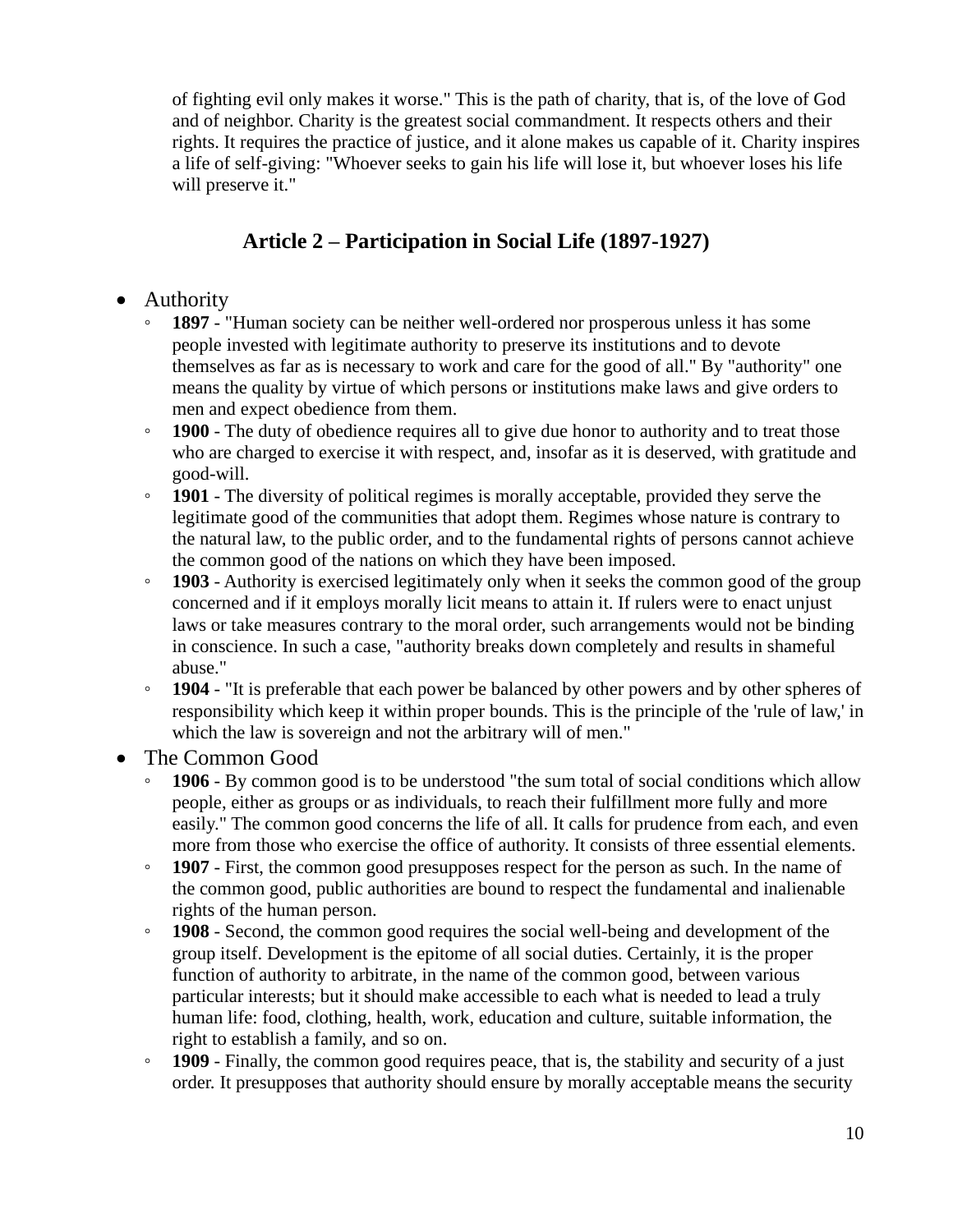of society and its members. It is the basis of the right to legitimate personal and collective defence.

- **1910** Each human community possesses a common good which permits it to be recognized as such; it is in the political community that its most complete realization is found. It is the role of the state to defend and promote the common good of civil society, its citizens, and intermediate bodies.
- **1911** Human interdependence is increasing and gradually spreading throughout the world. the unity of the human family, embracing people who enjoy equal natural dignity, implies a universal common good.
- **1912** The common good is always oriented towards the progress of persons: "The order of things must be subordinate to the order of persons, and not the other way around." $\frac{30}{2}$  $\frac{30}{2}$  $\frac{30}{2}$  This order is founded on truth, built up in justice, and animated by love.
- Responsibility and Participation
	- **1913** "Participation" is the voluntary and generous engagement of a person in social interchange. It is necessary that all participate, each according to his position and role, in promoting the common good.
	- **1914** Participation is achieved first of all by taking charge of the areas for which one assumes personal responsibility: by the care taken for the education of his family, by conscientious work, and so forth, man participates in the good of others and of society.
	- **1915** "One must pay tribute to those nations whose systems permit the largest possible number of the citizens to take part in public life in a climate of genuine freedom."
	- **1916 -** Fraud and other subterfuges, by which some people evade the constraints of the law and the prescriptions of societal obligation, must be firmly condemned because they are incompatible with the requirements of justice.
	- **1917** It is incumbent on those who exercise authority to strengthen the values that inspire the confidence of the members of the group and encourage them to put themselves at the service of others. Participation begins with education and culture. "One is entitled to think that the future of humanity is in the hands of those who are capable of providing the generations to come with reasons for life and optimism."

#### **Article 3 – Social Justice (1928-1948)**

- **1928** Society ensures social justice when it provides the conditions that allow associations or individuals to obtain what is their due, according to their nature and their vocation.
- Respect For the Human Person
	- **1930** Respect for the human person entails respect for the rights that flow from his dignity as a creature. . . . by flouting them, or refusing to recognize them in its positive legislation, a society undermines its own moral legitimacy. . . . It is the Church's role to remind men of good will of these rights and to distinguish them from unwarranted or false claims.
	- **1931** No legislation could by itself do away with the fears, prejudices, and attitudes of pride and selfishness which obstruct the establishment of truly fraternal societies. Such behavior will cease only through the charity that finds in every man a "neighbor," a brother.
	- **1932** The duty of making oneself a neighbor to others and actively serving them becomes even more urgent when it involves the disadvantaged, in whatever area this may be. "As you did it to one of the least of these my brethren, you did it to me."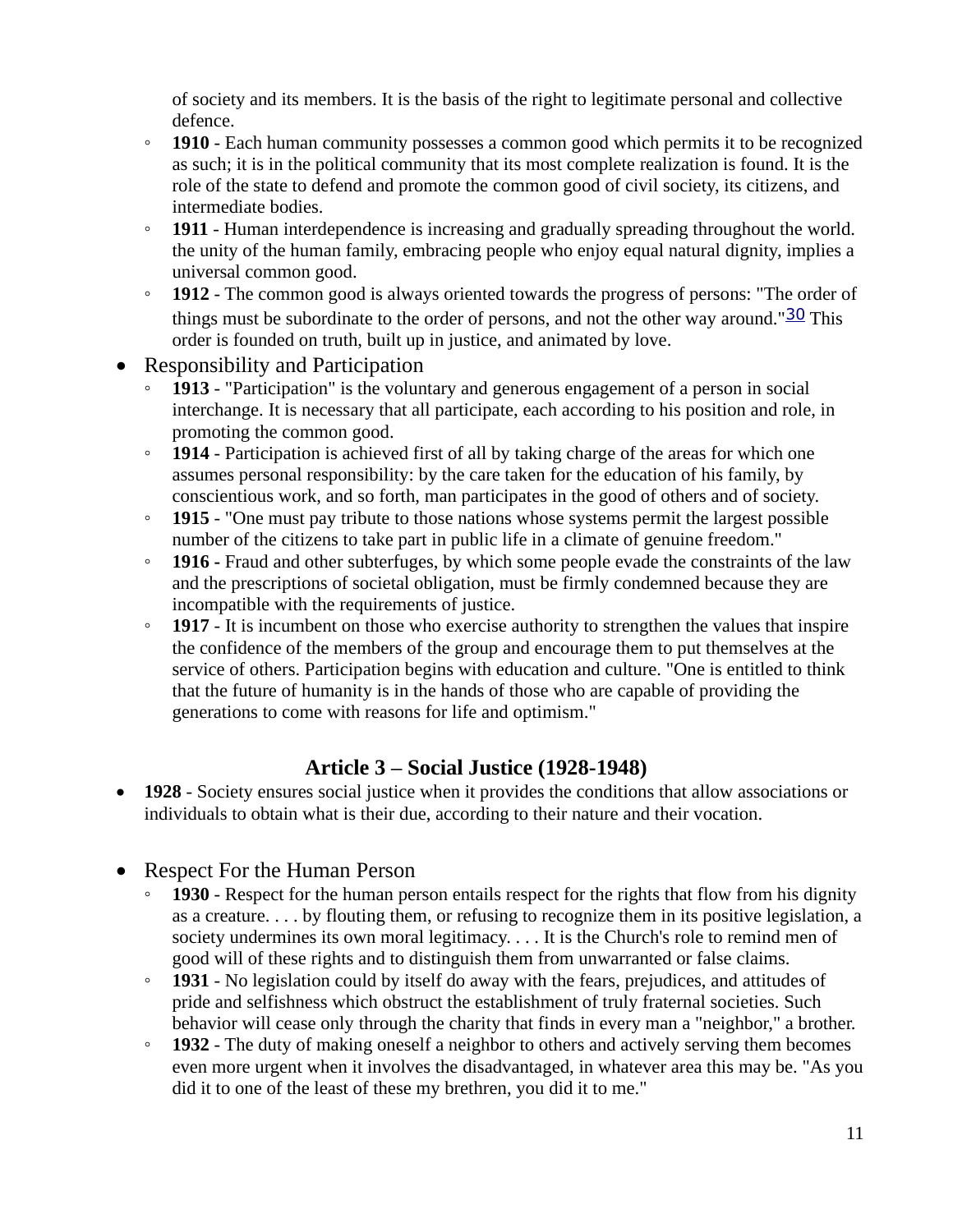- **1933** Liberation in the spirit of the Gospel is incompatible with hatred of one's enemy as a person, but not with hatred of the evil that he does as an enemy.
- Equality and Differences Among Men
	- **1934** Created in the image of the one God and equally endowed with rational souls, all men have the same nature and the same origin. Redeemed by the sacrifice of Christ, all are called to participate in the same divine beatitude: all therefore enjoy an equal dignity.
	- **1935** The equality of men rests essentially on their dignity as persons and the rights that flow from it.
	- **1936** On coming into the world, man is not equipped with everything he needs for developing his bodily and spiritual life. He needs others. Differences appear tied to age, physical abilities, intellectual or moral aptitudes, the benefits derived from social commerce, and the distribution of wealth. The "talents" are not distributed equally.
	- **1937 -** These differences belong to God's plan, who wills that each receive what he needs from others, and that those endowed with particular "talents" share the benefits with those who need them.
	- **1938** There exist also sinful inequalities that affect millions of men and women. These are in open contradiction of the Gospel.
- Human Solidarity
	- **1939** The principle of solidarity, also articulated in terms of "friendship" or "social charity," is a direct demand of human and Christian brotherhood.
	- **1940** Solidarity is manifested in the first place by the distribution of goods and remuneration for work. It also presupposes the effort for a more just social order where tensions are better able to be reduced and conflicts more readily settled by negotiation.
	- **1941** Socio-economic problems can be resolved only with the help of all the forms of solidarity: solidarity of the poor among themselves, between rich and poor, of workers among themselves, between employers and employees in a business, solidarity among nations and peoples. International solidarity is a requirement of the moral order; world peace depends in part upon this.
	- **1942** The virtue of solidarity goes beyond material goods. In spreading the spiritual goods of the faith, the Church has promoted, and often opened new paths for, the development of temporal goods as well. and so throughout the centuries has the Lord's saying been verified: "Seek first his kingdom and his righteousness, and all these things shall be yours as well"

# **Chapter Three: God's Salvation: Law and Grace**

• **1949** - Called to beatitude but wounded by sin, man stands in need of salvation from God. Divine help comes to him in Christ through the law that guides him and the grace that sustains him: Work out your own salvation with fear and trembling; for God is at work in you, both to will and to work for his good pleasure.

## **Article 1 – The Moral Law (1950-1986)**

• **1950** - The moral law is the work of divine Wisdom. Its biblical meaning can be defined as fatherly instruction, God's pedagogy. It prescribes for man the ways, the rules of conduct that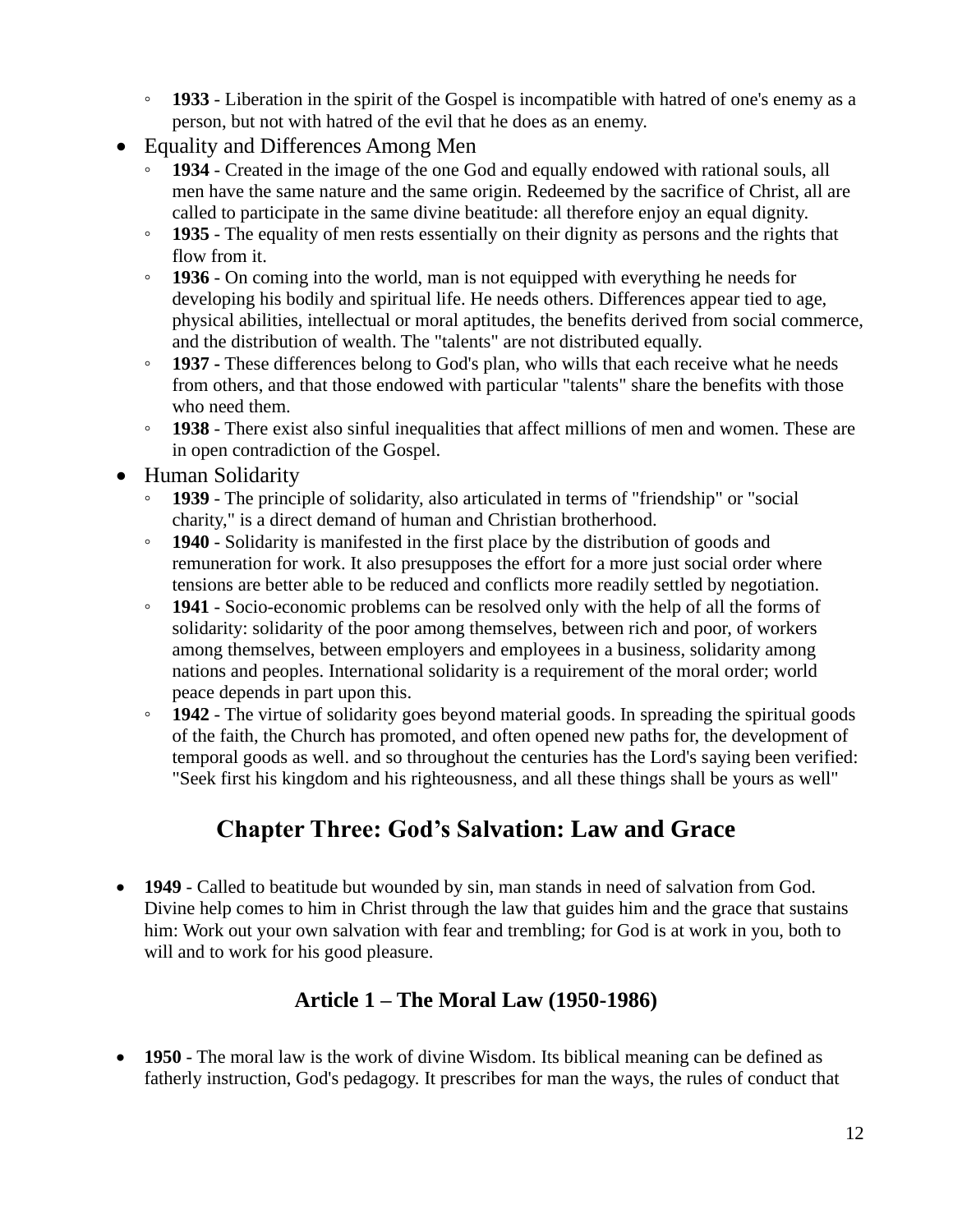lead to the promised beatitude; it proscribes the ways of evil which turn him away from God and his love. It is at once firm in its precepts and, in its promises, worthy of love.

- **1951** Law is a rule of conduct enacted by competent authority for the sake of the common good. All law finds its first and ultimate truth in the eternal law.
- **1952** There are different expressions of the moral law, all of them interrelated: eternal law the source, in God, of all law; natural law; revealed law, comprising the Old Law and the New Law, or Law of the Gospel; finally, civil and ecclesiastical laws.
- The Natural Moral Law
	- **1954** The natural law expresses the original moral sense which enables man to discern by reason the good and the evil, the truth and the lie.
	- **1955** The natural law is nothing other than the light of understanding placed in us by God; through it we know what we must do and what we must avoid. God has given this light or law at the creation.
	- **1959** The natural law, the Creator's very good work, provides the solid foundation on which man can build the structure of moral rules to guide his choices. It also provides the indispensable moral foundation for building the human community. Finally, it provides the necessary basis for the civil law with which it is connected, whether by a reflection that draws conclusions from its principles, or by additions of a positive and juridical nature.
- The Old Law
	- **1961** God, our Creator and Redeemer, chose Israel for himself to be his people and revealed his Law to them, thus preparing for the coming of Christ.
	- **1962** The Old Law is the first stage of revealed Law. Its moral prescriptions are summed up in the Ten Commandments. . . . the Decalogue is a light offered to the conscience of every man to make God's call and ways known to him and to protect him against evil.
	- **1964** The Old Law is a preparation for the Gospel.
- The New Law or the Law of the Gospel
	- **1965** The New Law or the Law of the Gospel is the perfection here on earth of the divine law, natural and revealed. It is the work of Christ and is expressed particularly in the Sermon on the Mount. It is also the work of the Holy Spirit and through him it becomes the interior law of charity.
	- **1966** The New Law is the grace of the Holy Spirit given to the faithful through faith in Christ. It works through charity; it uses the Sermon on the Mount to teach us what must be done and makes use of the sacraments to give us the grace to do it.
	- **1967** The Law of the Gospel "fulfills," refines, surpasses, and leads the Old Law to its perfection. In the Beatitudes, the New Law fulfills the divine promises by elevating and orienting them toward the "kingdom of heaven." It is addressed to those open to accepting this new hope with faith - the poor, the humble, the afflicted, the pure of heart, those persecuted on account of Christ and so marks out the surprising ways of the Kingdom.
	- **1968** The Law of the Gospel fulfills the commandments of the Law. the Lord's Sermon on the Mount, far from abolishing or devaluing the moral prescriptions of the Old Law, releases their hidden potential and has new demands arise from them: it reveals their entire divine and human truth.
	- **1969** The New Law practices the acts of religion: almsgiving, prayer and fasting, directing them to the "Father who sees in secret," in contrast with the desire to "be seen by men." $\frac{24}{3}$  $\frac{24}{3}$  $\frac{24}{3}$ Its prayer is the Our Father.